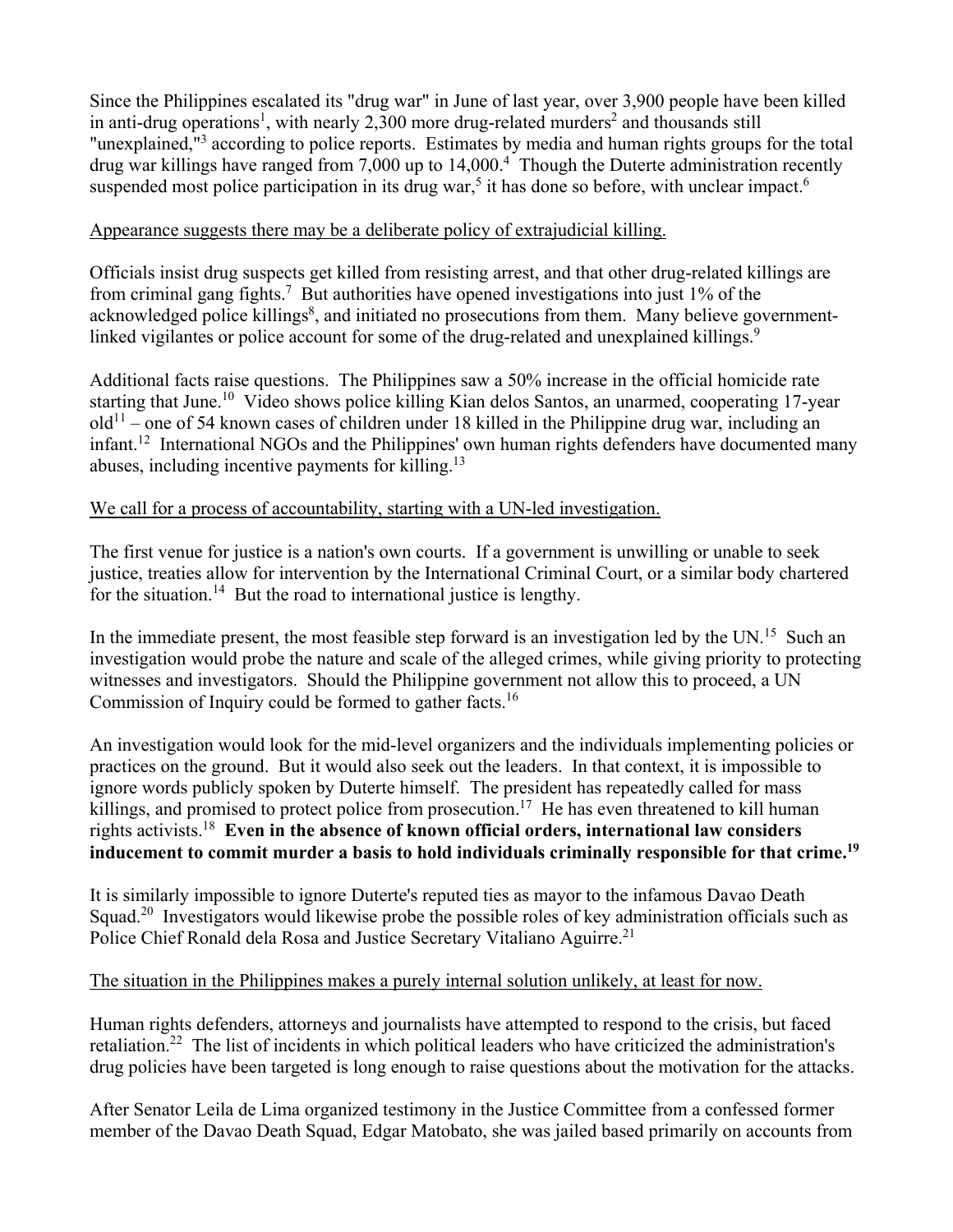drug traffickers she'd helped incarcerate.<sup>23</sup> Vice President Leni Robredo has faced the threat of impeachment since providing a video criticizing the killings for an event at the UN.<sup>24</sup> The Supreme Court Chief Justice and the Ombudsman, both critics of the killings, are facing impeachments.<sup>25</sup>

After Senator Risa Hontiveros arranged protective custody for witnesses to the delos Santos killing, a legislator accused her of kidnapping because they are minors, and administration prosecutors have treated the spurious argument with credence.26 Duterte has threatened to "destroy" Senator Antonio Trillanes, a critic of the killings who has accused the president as well as his son of additional crimes.<sup>27</sup>

By contrast, an impeachment filing against the president was quickly dismissed by a committee of the House of Representatives, ostensibly for its reliance on news reports.<sup>28</sup> Aguirre's response to Matobato, and to similar testimony by retired officer Arturo Lascañas, was to seek their arrest.<sup>29</sup> But Aguirre took no action against the president, whom they'd also implicated.

# We call on the world to take decisive actions to stop the killings and encourage better policies.

A statement of concern by 39 countries at the Human Rights Council underlines the seriousness of this situation.<sup>30</sup> So does the rejection or non-commitment by the Philippine government to many of the Council's recommendations. The world should act with the urgency this suggests.

We therefore call on the UN, international donors – including the US, EU, Canada, western European states, Japan, and Australia – and other governments or organizations with ties to the Philippines, to bring their financial and diplomatic leverage to bear on this. **At a minimum, donor states should condition most law enforcement assistance on upholding human rights norms.31**

**We likewise call on world leaders attending the ASEAN Summit to unequivocally call for an end to the killings and for human rights to be respected.** ASEAN itself should end its silence on this matter. Leaders should warn other countries against adopting similar tactics.<sup>32</sup>

The international community should promote the right to health, by funding evidence-based alternatives to the drug war in the Philippines.

We finally urge the international community to fund Philippine human rights defenders, at a level matching the crisis. In September the House voted to defund the nation's Commission on Human Rights – later reinstating funds, but at a lower level and with conditions.<sup>33</sup> The future of rule of law in the Philippines may depend on the work of the CHR and its allies.

### The world is at a crossroads.

The UN Charter, supreme among treaties, lists human rights among the few supreme obligations of states.<sup>34</sup> But support for this global system of responsibilities and rights has become uncertain. At this uncertain time, lawlessness and extrajudicial violence must not become a model for more countries.

When human rights are attacked, all are called on to act – by individual conscience, age-old moral principles, and the global agreements seeking peace and security for all. The time for action is now.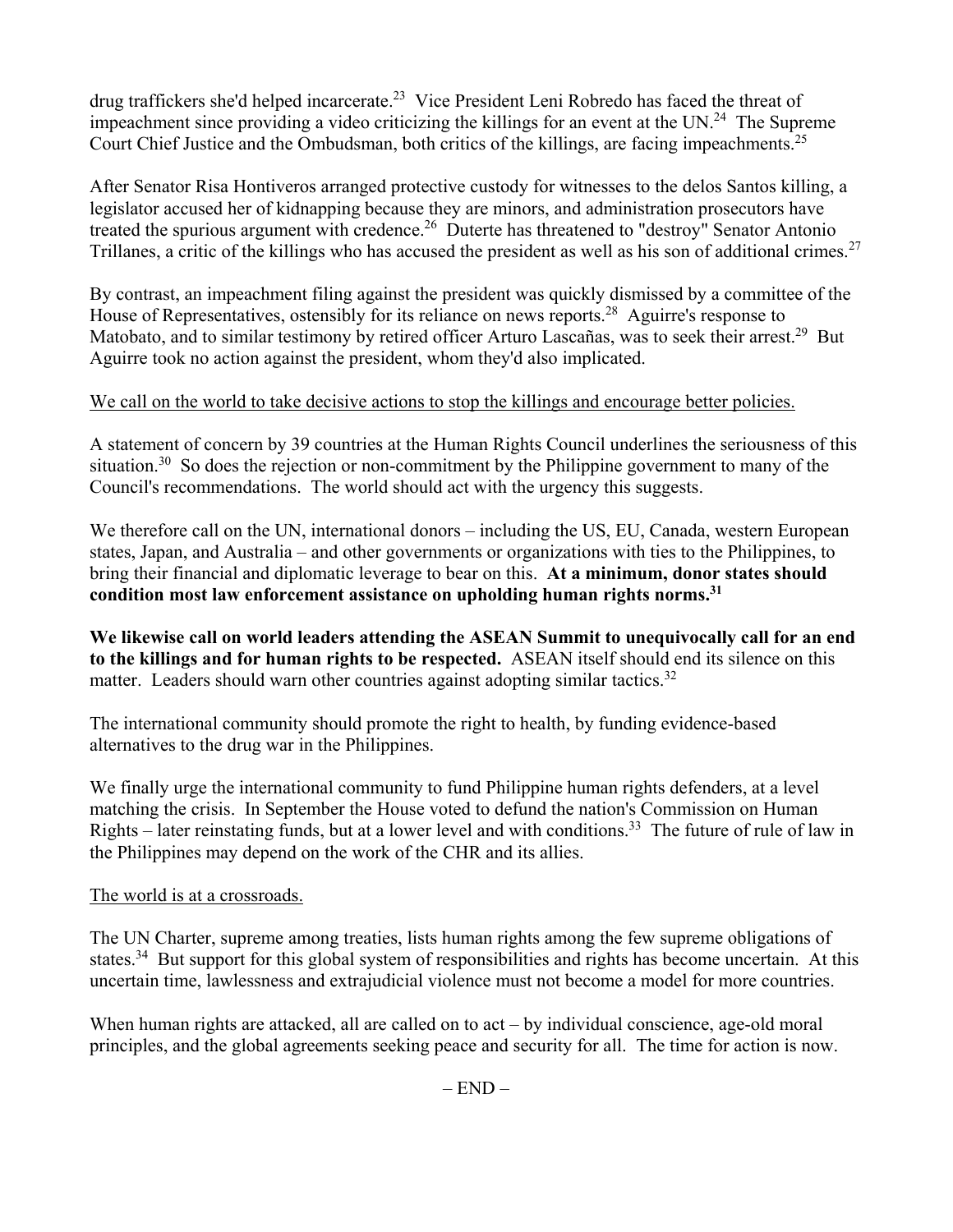**ENDORSERS** *(current as of November 15, 2017)*

NGOs: A New PATH (Parents for Addiction Treatment & Healing) AAFNO NEPAL Access to Rights and Knowledge (ARK) Foundation, Nagaland (India) Acción Técnica Social (ATS) (Colombia – Bogotá) Action for Health Initiatives (ACHIEVE), Inc. (Philippines – Quezon City) AFEW International AIDES (France) akzept e.V., Bundesverband für akzeptierende Drogenarbeit und humane Drogenpolitik (Germany) Alliance for Public Health (Ukraine) Americans for Safe Access (US) Amitiel Welfare Society (Pakistan) Andean Information Network (Bolivia) APCASO (Asia‐Pacific) APDES ‐ Agência Piaget para o Desenvolvimento (Portugal) ASEAN Youth Forum‐Philippines Asia Catalyst Asian Network of People Who Use Drugs (ANPUD) Asia Pacific Transgender Network Asociación Costarricense para el Estudio e Intervención en Drogas (ACEID) ‐ Costa Rica Association Guyanaise de Réduction des Risques (Harm Reduction Guianan Association) (French Guyana, Latin America) Association for Humane Drug Policies (Norway) Association for Safer Drug Policies (Norway ‐‐ Foreningen Tryggere Ruspolitikk) Associazione Antigone (Italy) Assonabis a cannabis society (Spain – Valencia) Australian Drug Law Reform Foundation The Beckley Foundation (UK) Belangenvereniging Druggebruikers MDHG, Amsterdam Black and Pink (US) BOOM!Health, providing Harm Reduction and other services in New York City (Bronx) Brazilian Drug Policy Center – Psicotropicus Broken No More CAN‐DO Foundation (US) Canadian Drug Policy Coalition Canadian HIV/AIDS Legal Network Canadian Students for Sensible Drug Policy The Cannabis Alliance (US – Washington State) Caribbean Vulnerable Communities (CVC) The Center for Harm Reduction Therapy (US – California) Center for Living and Learning (US – California) The CHOW Project Chicago Recovery Alliance CIDDH Centro de Investigación Drogas y Derechos Humanos (Drugs and Human Rights Center) (Peru)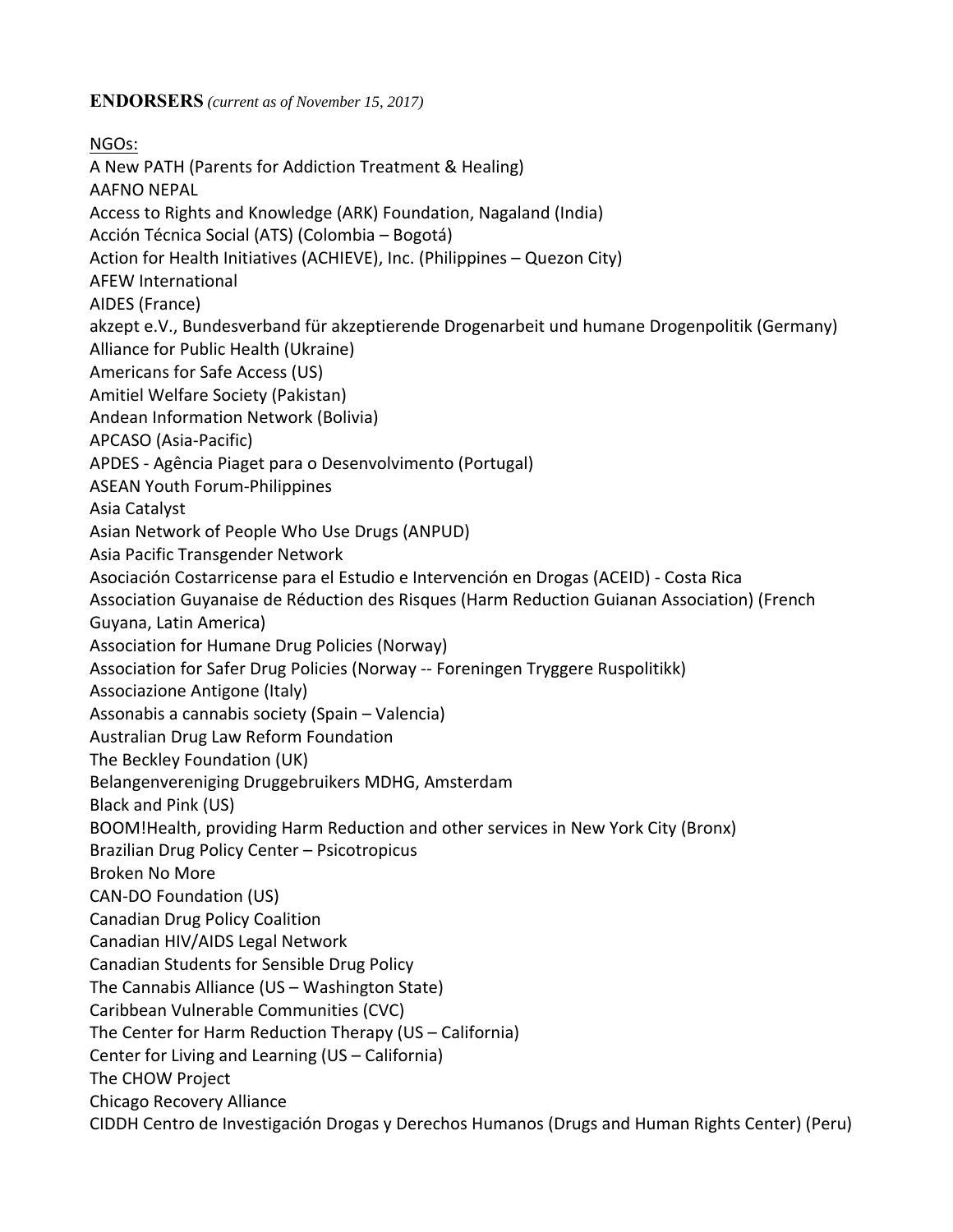Citywide Drugs Crisis Campaign (Ireland) Civil Survival (US) Clergy for a New Drug Policy (US) Clondalkin Addiction Support Group (CASP) (Ireland) Clondalkin Tus Nua, Addiction Support Service (Ireland) Coalition of Drug Users in Nepal (CDUN) Corporación Humanas ‐ Colombia Correlation Network – European Network Social Inclusion & Health Collectif Urgence Toxida (CUT) (Mauritius) DC Cannabis Campaign, DCMJ.org (US) Death Penalty Focus (US) Delhi Network of Positive People (DNP+) Deutscher Hanfverband (DHV) ‐ German Cannabis Association Diogenis, Drug Policy Dialogue (Greece) Drug Policy Advocacy Group (DPAG) ‐ Myanmar Drug Policy Alliance (US) Drug Policy Forum of Hawai'i Drug Policy and Harm Reduction Platform in Malawi Drug Truth Network (US) Drugs & Democracy programme of the Transnational Institute EADUMC (Ethio Africa Diaspora Union Millennium Council) ECHO (Expertises Citoyennes Horizontales) (France) Ecuador Cannábico El Centro de Orientación e Investigación Integral (COIN) (Dominican Republic) Empire State NORML (New York State Chapter of the National Organization for the Reform of Marijuana Laws) Equis Justicia para las Mujeres (Mexico City) FAAAT Foundation for Alternative Approaches to Addiction – Think & do tank (France, Spain) Families for Justice as Healing (US) Family Council on Drug Awareness (US) Federación Andaluza Enlace (Spain) Fedito Bxl ‐ Drugs & Addictions Brussels Fettercairn Drug Rehabilitation Programme (Ireland – West Dublin) Fields of Green for ALL NPC (South Africa) Filipino American Human Rights Alliance (FAHRA) Forum Droghe (Italy) Free Hearts (US) Free Legal Assistance Group (FLAG) (Philippines) From Life to Life (US) Fuoriluogo.it (Italy) GAT ‐ Grupo de Ativistas em Tratamentos (Portugal) Global Network of People Living with HIV (GNP+) GRASP: Grief Recovery After a Substance Passing The Grassrooted Trust (Sri Lanka) GREA ‐ Groupement Romand d'Etudes des Addictions (Switzerland) Harm Reduction Coalition (US)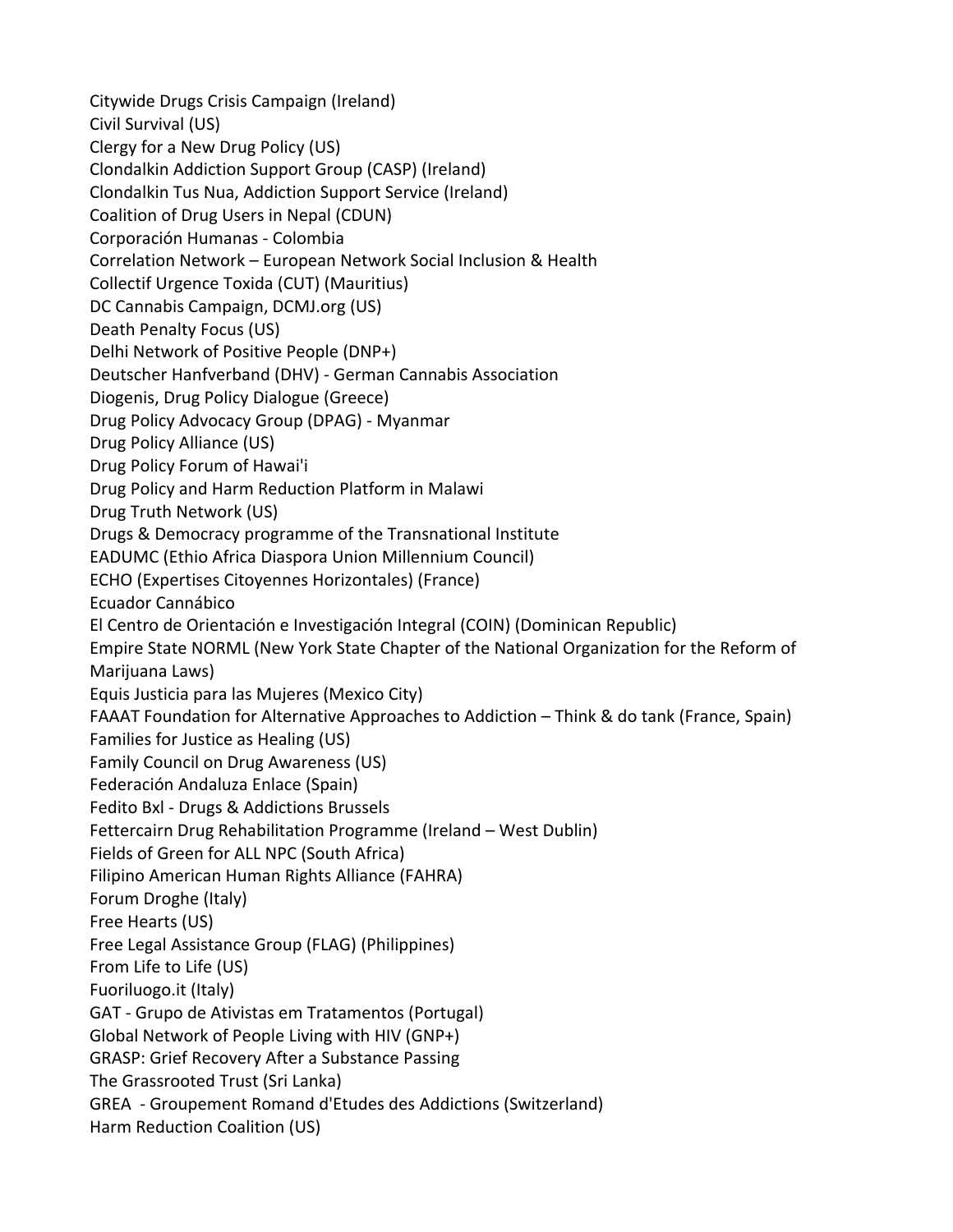Harm Reduction Foundation (Warsaw, Poland – Warsaw) Harm Reduction International Harm Reduction Michigan (US) Health GAP (US) Health Poverty Action Help Not Handcuffs (US – New Jersey) Hep Free Hawaii HIV Ireland Housing Works (US) Human Rights Defense Center (US) Human Rights and the Drug War (US) IDHDP (International Doctors for Healthier Drug Policies) In Defense of Human Rights and Dignity Movement (iDEFEND) (Philippines) Indian Drug Users Forum (IDUF) Institute for Inner Balance (Slovenia) Institute for Research and Development "Utrip" (Slovenia) Institute for Policy Studies, Drug Policy Project (US) Intercambios Civil Association (Argentina) Intercambios Puerto Rico International Center for Ethnobotanical Education Research & Service, ICEERS Foundation (Spain, Uruguay) International Centre for Science in Drug Policy International Drug Policy Consortium International Network of People Who Use Drugs International Union of Socialist Youth (IUSY) Italian Coalition for Civil Liberties and Rights ITPC‐South Asia (International Treatment Preparedness Coalition) The John Mordant Trust (United Kingdom) Just Say No Nepal Justice Strategies (US) Juventud País Solidario (Paraguay) Katal Center for Health, Equity, and Justice (US) KIPAS (Indonesia – Bengkulu) Kopenham (Indonesia – Mojokerto, East Java) Kripa Foundation Nagaland (India) KULDESAK (Indonesia – Depok, West Java) The Ladies of Hope Ministries (US) LatinoJustice PRLDEF (US) Law Enforcement Action Partnership (LEAP) Lawyers Collective (India) LBH Masyarakat (Community Legal Aid Institute, Indonesia) Legalizziamo.it (Italy) Life for Pot (US) Luca Coscioni Association for Freedom of Scientific Research (Italy) Mainline Foundation (Netherlands) Marijuana Policy Project (US)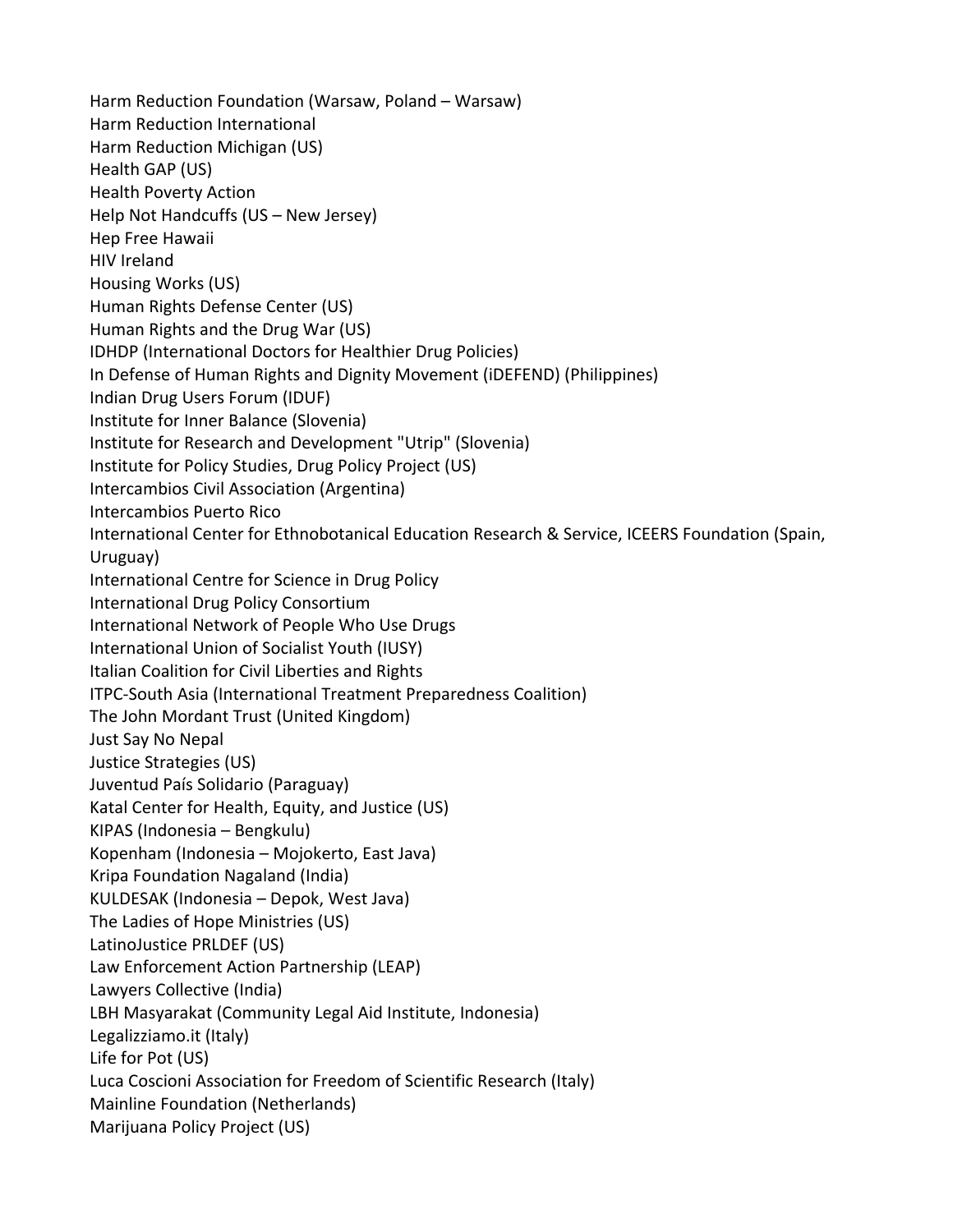Médecins du Monde (MdM – Doctors of the World) Menteng Matraman Community (Indonesia – Jakarta) México Unido Contra la Delincuencia Middle East and North Africa Network of/for People who use Drugs Mommieactivist and Sons (US) Moms Stop The Harm (Canada) Moms United to End the War on drugs international campaign mumsDU ‐‐ moms united and mandated to saving the lives of Drug Users (Canada) National Alliance for Medication Assisted Recovery (US) National Association of Social Workers (NASW) (US) National Coalition of PLHIV in India (NCPI +) The National Council for Incarcerated and Formerly Incarcerated Women and Girls (US) National Lawyers Guild, Drug Policy Committee (US) National Organization for Women (US) National Urban Survivors Union (US – California, North Carolina, Washington) Nepal for Public Health (working for the rights of drug users of Nepal) Network of Maharashtra by people living with HIV/AIDS (NMP +) Network of Young Democratic Asians (NOYDA) New Beginnings Reentry Services, Inc. (US – Boston, Massachusetts) New Zealand Drug Foundation newsweed.fr (France) No Peace Without Justice NORML France Normal Norge (Norway) Pedro José Arenas García, Director del Observatorio de Cultivos y Cultivadores Declarados Ilícitos (OCCDI Global) One Million Americans, LTD PCA UNICO (Union contre la co‐infection VIH/Hépatites/Tuberculose) (Cote D'Ivoire) Penington Institute (Australia) PERBAN SAKTI (Indonesia – East Kalimantan) PESONA (Indonesia – Bengkulu, Sumatera) Philippine Alliance of Human Rights Advocates (PAHRA) Physicians for Responsible Opioid Prescribing (PROP) (US) PILOT (Indonesia – East Lombok, NTB) PKN (Indonesia – Bandung, West Java) PKN (Indonesia – Bogor, West Java) PKN (Indonesia – Bukittinggi, West Sumatera) PKN (Indonesia – Jambi, Jambi) PKN (Indonesia – Kepri, Riau Islands) PKNI (Persaudaraan Korban Napza Indonesia/Indonesian Drug User Network) PKNL (Indonesia – Lampung) Kevin Zeese, co‐director, Popular Resistance Fundacja Polityki Społecznej PREKURSOR/PREKURSOR Foundation for Social Policy (Poland – Warsaw) PRERANA, First Organization Established by & for PLHIV in Nepal Preventivna platforma (Prevention Platform) (Slovenia) The Prison Consultants (US)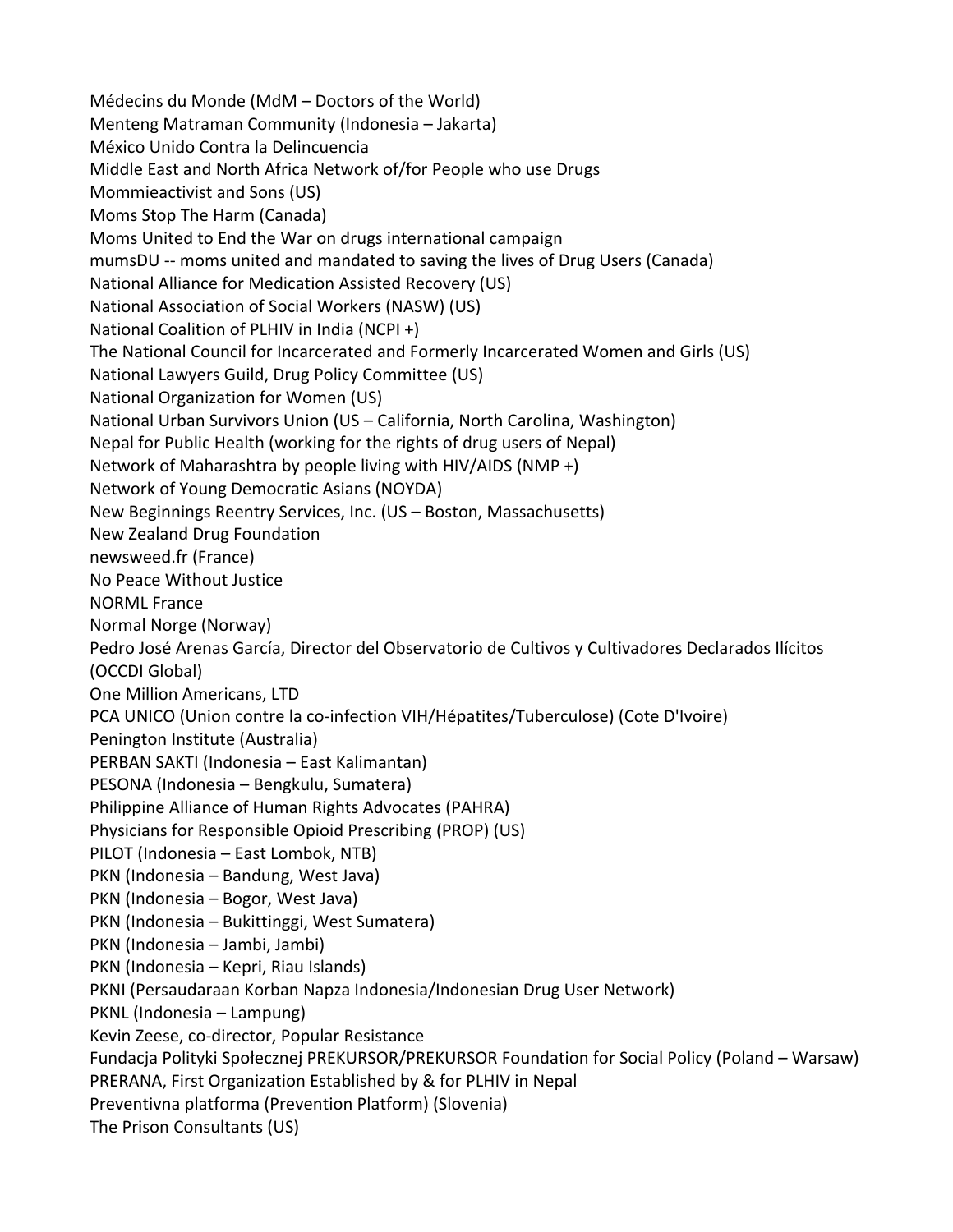Project Inform (US) proLAR Nasjonalt Forbund For Folk I Lar (Norway) Prospective Jeunesse asbl (Belgium) Quad Cities Harm Reduction (US – Iowa) Recovering Nepal, National Federation of people who use drugs and drug service organizations REDUC ‐ Brazilian Harm Reduction and Human Rights Network Reentry Central (US) Release (UK) Restore Her (US) Resource Information Help for the Disadvantaged and Disenfranchised (RIHD) (US) Rights Reporter Foundation Romanian Harm Reduction Network RTCOI (Reverse The Cycle Of Incarceration) (US) Safe Streets Arts Foundation (US – Washington, DC) St. Ann's Corner of Harm Reduction, Inc. (Bronx, NY) San Francisco Drug Users Union (US) San Francisco Safety and Wellness Coalition (US) Sangram Sewa Sadan (Mauritius) SAOL Project (Ireland) SATHI SAMUHA, Community‐led Organization of Positive People Who Use Drugs in Nepal Seattle Hempfest Sex Workers and Allies Network (SWAN) La Società della Ragione (Italy) Sonoran Prevention Works (US – Arizona) StoptheDrugWar.org (US) Students for Sensible Drug Policy Students for Sensible Drug Policy Australia SUPER PM (Indonesia – North Sumatera) Supernova Women (US – Oakland, California) Rajesh Didiya, Director, SURUWAT (Nepal) TASKON Padang (Indonesia – West Sumatera) Thai AIDS Treatment Action Group (TTAG) TLF Share Collective (Philippines) Transform Drug Policy Foundation (UK) Treatment Action Group (US) Treatment Communities of America Trung tâm Hỗ trợ Sáng kiến Phát triển Cộng đồng | Centre for Supporting Community Development Initiatives (Vietnam) UDK Consultancy (Malawi) Uganda Harm Reduction Network UNAD (Spain) Union C (Nepal) US Filipinos for Good Governance (US) Virginia CAN (Change Addiction Now) (US) Rubem César Fernandes, Executive Director of Viva Rio (Brazil) Vocal‐NY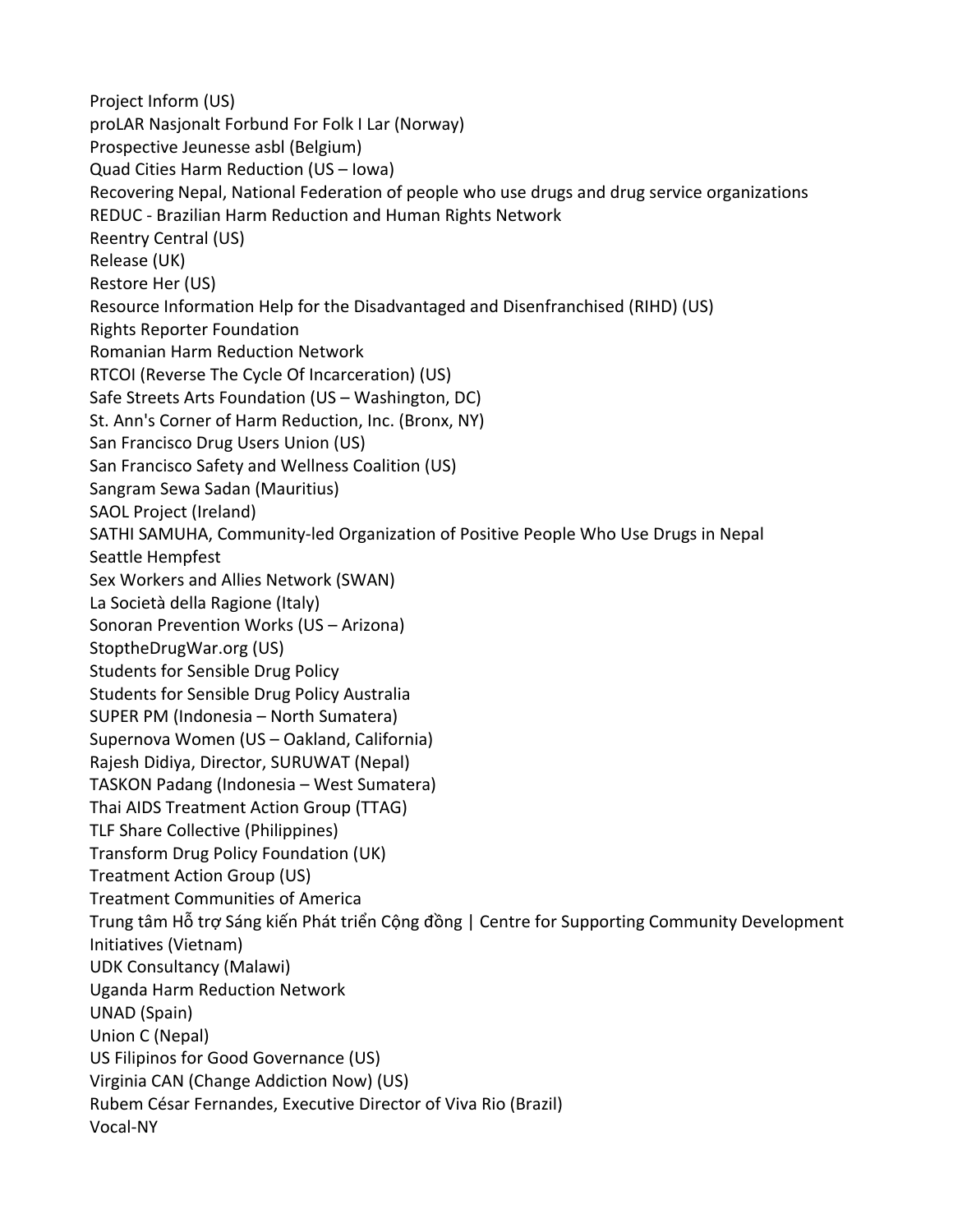Walkinstown Greenhills Resource Centre (Ireland – Dublin) Washington Office on Latin America (WOLA) West Borneo Action (Indonesia – Pontianak, West Borneo) William C. Velasquez Institute (US) Witness to Mass Incarceration (US) Women Who Never Give Up, Inc. (US) Women With A Vision (US – New Orleans) Women's Coalition Against Cancer in Malawi Women and Harm Reduction International Network (WHRIN) Young Women's Freedom Center (US) Youth RISE Zimbabwe Civil Liberties and Drug Network

Celebrities: Mike Farrell, Actor, Human Rights and Social Justice Advocate

Civil Society Leaders: Hassan Bassi, Secretary of Forum Droghe (Italy) Gretchen Burns Bergman, Executive Director and Co‐Founder, A New PATH Mardi Mapa‐Suplido, Secretary General, KOMPRe, Koalisyon ng mga Mamamayan para sa Reporma (Philippines) Maria Stagnitta, President, Forum Droghe (Italy)

Legal Community:

Scott Bernstein, Lawyer, Vancouver, British Columbia, Canada Jonathan Boersma, Lawyer, Vancouver, British Columbia, Canada Greenbridge Corporate Counsel (US – California) Khurshid Khoja, Founder and Principal, Greenbridge Corporate Counsel Jesse Stout, Of Counsel, Greenbridge Corporate Counsel Raynov Tumorang Pamintori, SEA Fellow, Death Penalty Team, Reprieve (UK) Vicente Sederberg LLC

Religious Community:

Ecumenical Advocacy Network on the Philippines Evangelical Protestant Church of El Salvador (IEPES) Michael Kleim, Germany, Protestant theologian and member of "Schildower Kreis"

Business Leaders:

David Bronner, President, Dr. Bronner's Magic Soaps Kayvan S.T. Khalatbari, Founding Partner, Denver Relief Consulting Ean Seeb, Founding Partner, Denver Relief Consulting

Health Professionals:

Sunil Kumar Aggarwal, MD, Ph.D., Clinical Instructor & Affiliate Assoc. Professor, Univ. of Washington Denise Cullen, LCSW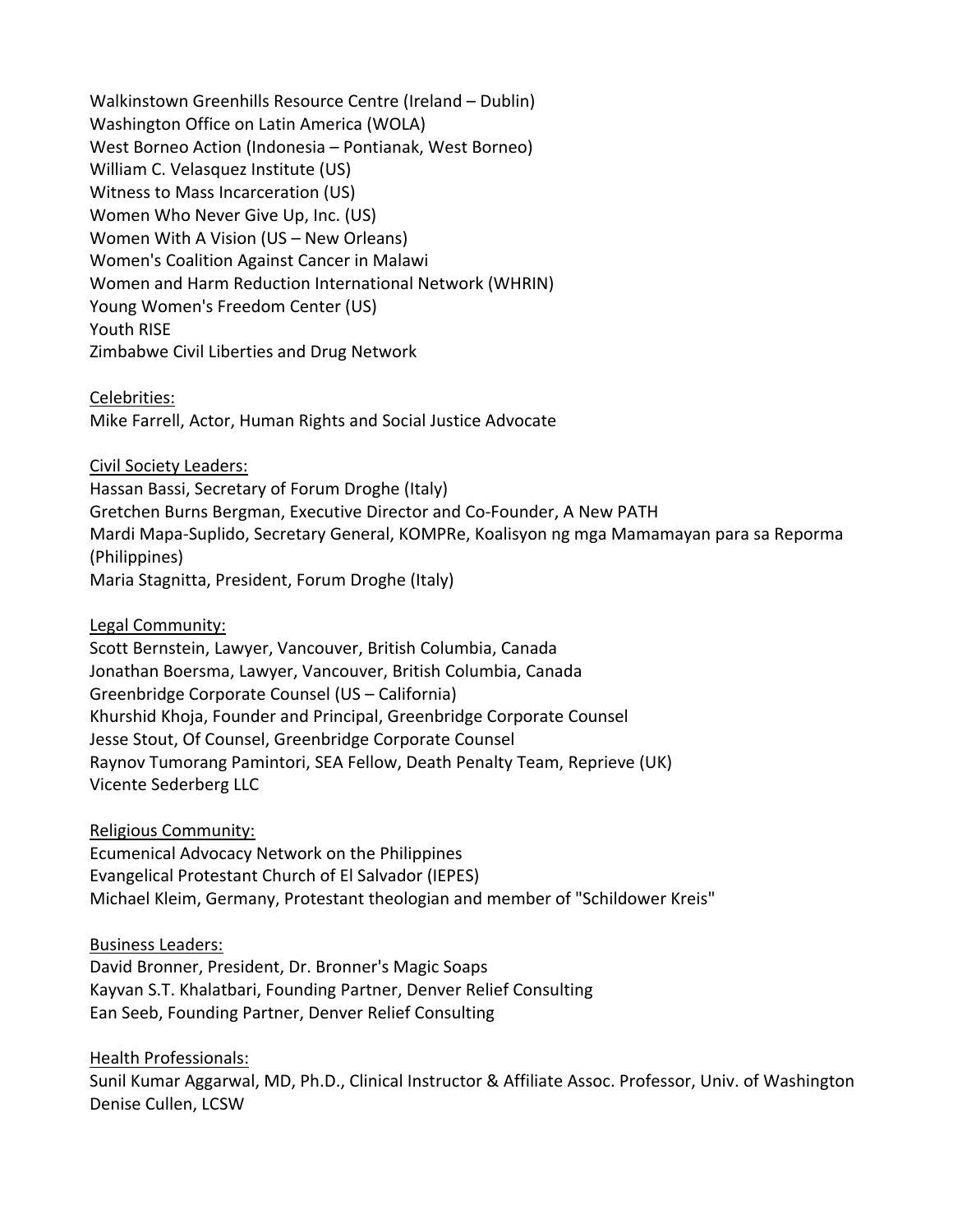Patt Denning, Ph.D., Director of Clinical Services & Training, The Center for Harm Reduction Therapy (US – San Francisco) Philip D. Harvey, Chairman, DKT International Robert Heimer, Ph.D., Professor of Epidemiology, Yale School of Public Health T. Stephen Jones, MD (Centers for Disease Control and Prevention, retired) Sam Snodgrass, Ph.D., Board Member Broken No More/GRASP Eldred Tellis, Founder, Trustee and Executive Director, Sankalp Rehabilitation Trust (India) Dr. Alex Wodak AM (Australia)

## Law Enforcement:

Stephen Downing, Deputy Chief, LAPD (Ret.) Jay Fisher, Former prosecutor, Denver, Colorado James E. Gierach, Former Assistant State's Attorney, Cook County, Illinois Diane Goldstein, Lieutenant Commander, Redondo Beach PD (Ret.) Michael Hilliard, Police Major, Baltimore PD (Ret.) Gordon D. McAllister, District Court Judge, Oklahoma (Ret.) Norm Stamper, Ph.D., Seattle Chief of Police (Ret.) Paul Steigleder II, Sheriff's Lieutenant, Portland, Oregon (Ret.) Ray Strack, Special Agent, Immigration and Customs Enforcement (Ret.) Jack Wilborn, Retired Police Reserve Officer, Glendale PD

## Political and Governmental Officials:

Silvana Amati, Member of Senate of Italy since 2014 Nathanial Erskine‐Smith, Member of Parliament of Canada since 2015 Representative Roger Goodman, Chair, House Public Safety Committee, Washington State Legislature Dr. Chee Soon Juan, Secretary General, Singapore Democratic Party Donald Macpherson, Drug Policy Coordinator, City of Vancouver, Canada, 2000‐2009 Andrea Maestri, Member of Chamber of Deputies, Italy since 2013 Marco Perduca, Member of Senate of Italy, 2008‐2013 Mardi Seng, Member of Senate of Cambodia Antonella Soldo, President, Radicali italiani Mike Trace, Former UK Drug Czar

Loves Ones of People Deceased Due to Substance Issues Marie Agioritis for her son Kelly, who died in 2015 at age 19. Deb Hale Bailey for her daugter Izzy, who died in 2015 at age 21. Kim Brown, RN for her son Andy Lamp, who died in 2011. Louise Cameron for her son who died. Laura Cash for her son Mark Stone, who died in 2014. Denise Cullen for her son Jeff, who died in 2008 at age 27. Catherine Maxwell Day for her brother who died. Chris Dobs for her son Adam, who died in 2016 at age 27. Lois Fridfinnson for her son Keith who died in 2010 at age 23 and her daughter Bricey who died in 2017 at age 26. Faye Gray for her daughter Lindsey who died in 2015 at age 33.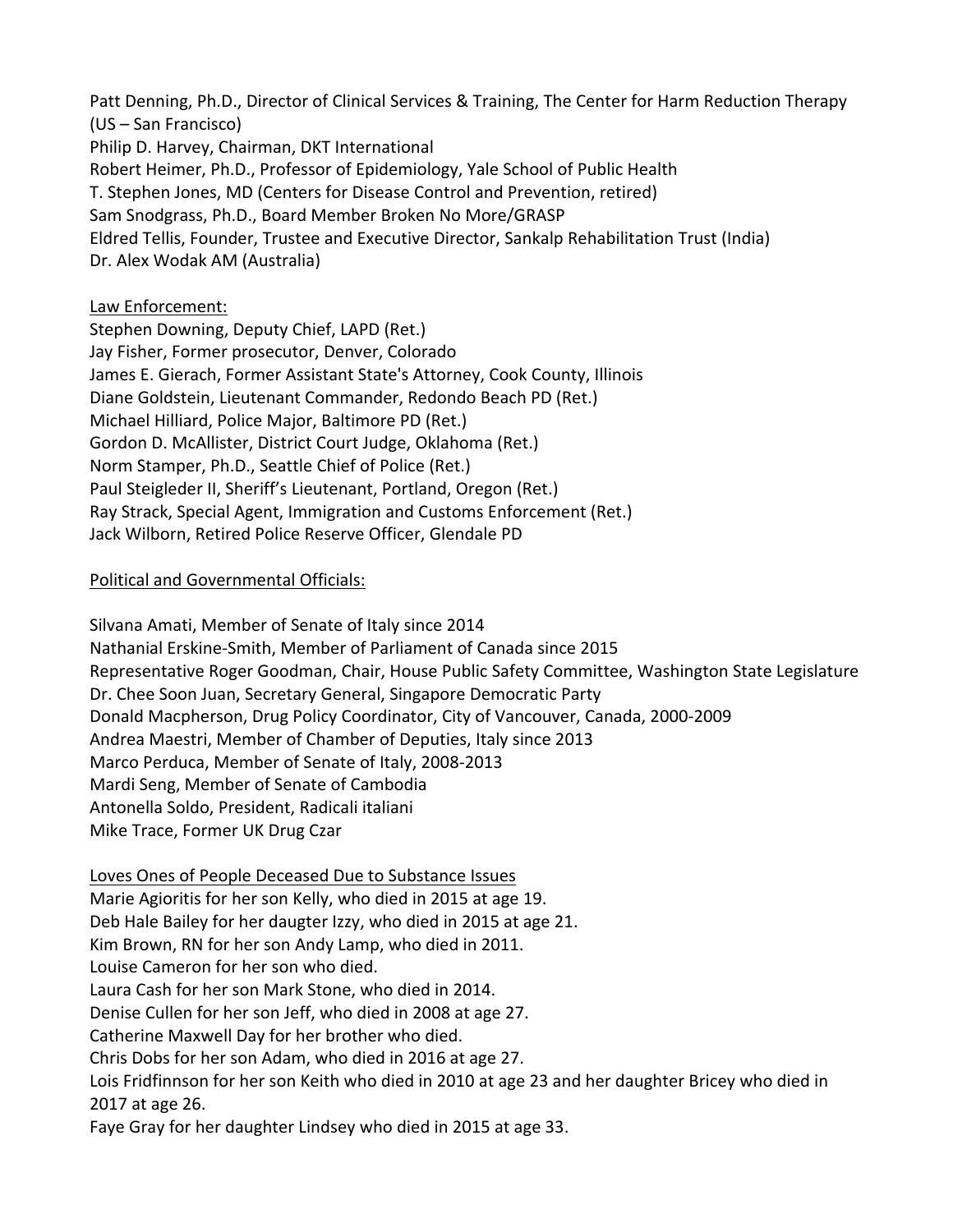Helen Jennens for her sons Rian and Tyler, who died in 2011 and 2016. Niki Brooks Lukas for her son Dustin, who died in 2016 at age 27. Donna May for her daughter Jac, who died in 2012 at age 34. Sylvia Mennear for her son Aaron James who died in 2017 at age 30. Shannon O'Sullivan for her son Patrick Norris Colby who died in 2017 at age 38. Kym Porter for her son Neil Balmer who died in 2016 at age 32. Petra Schulz for her son Danny, who died in 2014 at age 25. Lorna Thomas for her son Alex, who died in 2012 at age 24. Kari Ursulescu for her partner who died in 2016 at age 31. Ruth Verkerk for her son who died in 2016 at age 54. Lisa Wilkins for her son Chip Wilkins who died in 2011.

 $-$  END  $-$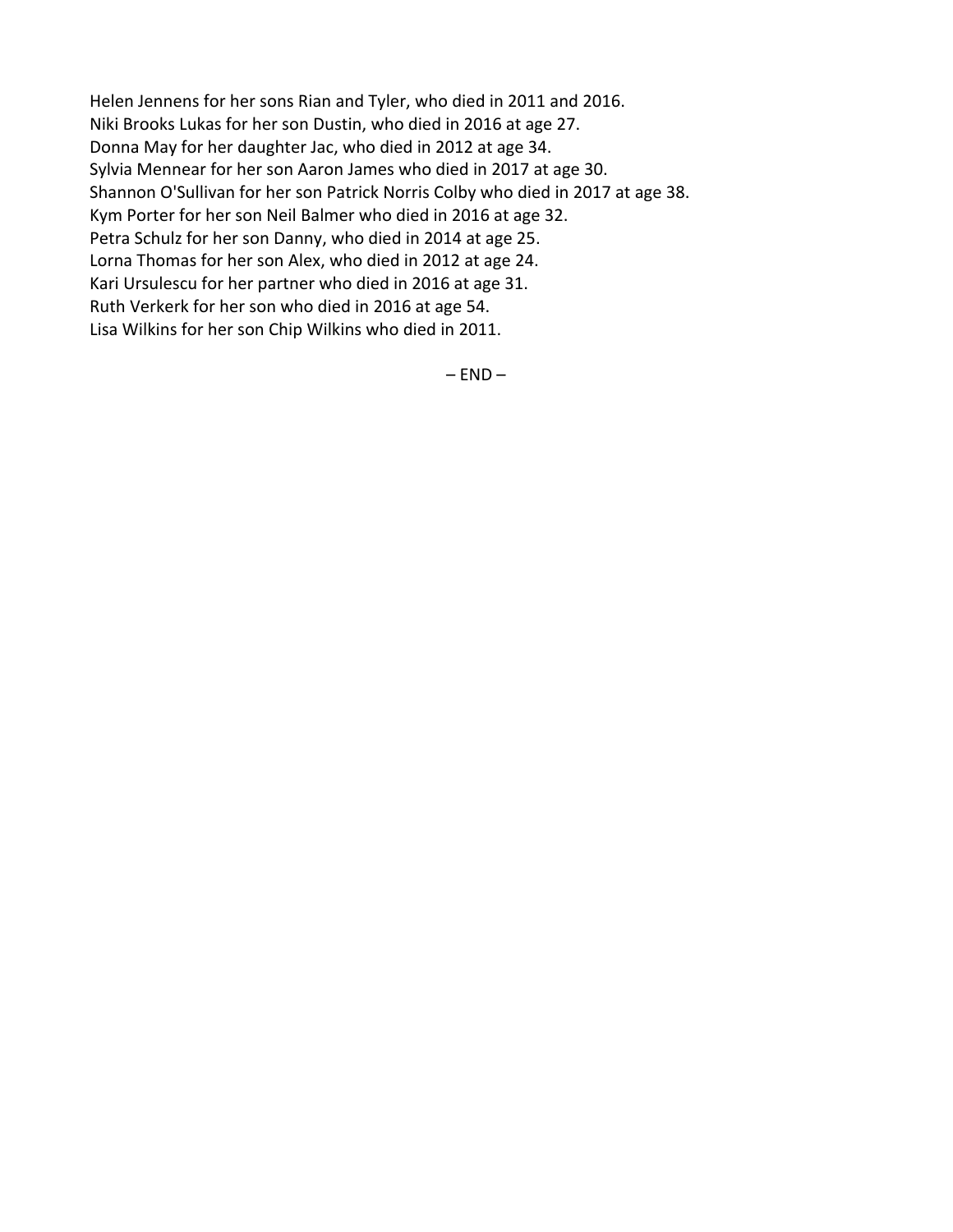#### END NOTES

<sup>1</sup> #REALNUMBERSPH Social Cards (Philippine Info. Agency 2017) (click on "Operations as of September 26"), http://pia.gov.ph/realnumbers/socialcards (last visited Oct. 22, 2017) [hereinafter Social Cards]. 

2 Gaea Katreena Cabico, *PNP: 6,225 Drug‐related Deaths, No Extrajudicial Killings*, The Philippine Star, Oct. 7, 2017 at (Philippine National Police Reports, inclusive dates: July 1, 2016‐September 29,2017),

http://www.philstar.com/headlines/2017/10/07/1746112/pnp‐6225‐drug‐related‐deaths‐no‐extrajudicial‐killings (last visited Oct. 22, 2017) [hereinafter PNP Says No EJKs].

<sup>3</sup> Social Cards (click on "Homicide Cases as of June 30, 2017").

4 One recent estimate of 13,000 is cited in: *Thousands Demand End to Killings in Duterte's Drug War*, Al Jazeera, Aug. 21, 2017 at http://www.aljazeera.com/news/2017/08/thousands‐demand‐killings‐duterte‐drug‐war‐170821124440845.html (last visited Oct. 30, 2017).

5 Oliver Holmes & Reuters in Manila, *Rodrigo Duterte Pulls Philippine Police Out of Brutal War on Drugs*, The Guardian, Oct. 11, 2017 at https://www.theguardian.com/world/2017/oct/12/philippines-rodrigo-duterte-police-war-drugs (last visited Oct. 22, 2017).

6 Phelim Kine, Abusive Philippine 'Drug War' Gets Military Reinforcements (Human Rights Watch Feb. 1, 2017), https://www.hrw.org/news/2017/02/01/abusive-philippine-drug-war-gets-military-reinforcements (last visited Oct. 22, 2017).

<sup>7</sup> *SWS: 54% of Filipinos Reject PNP Tales of 'nanlaban'*, Inquirer, Sept. 28, 2017 at

http://newsinfo.inquirer.net/933923/sws‐54‐of‐filipinos‐reject‐pnp‐tales‐of‐nanlaban (last visited Oct. 22, 2017); *'Bato' Stops Drug War, Starts Fight Vs Rogue Cops*, ABS‐CBN News, Jan. 30, 2017 at ("Police say many of those so far unsolved could be the work of vigilantes or inter-gang drugs violence."), http://news.abs-cbn.com/news/01/30/17/bato-stops-drug*war‐starts‐fight‐vs‐rogue‐cops* (last visited Oct. 22, 2017).

<sup>8</sup> *PNP Says No EJKs*, (the article notes that a Philippine National Police statement claimed, "[T]here is only one case of extrajudicial killing or EJK for the period July 1, 2016 to September 30, 2017." However, PNP spokesman Dionardo Carlos later said, "[w]e dont have cases considered as EJK as of now, so I stand corrected."); *Presentation of Chito Gascon, Chairperson, Commission on Human Rights of the Republic of the Philippines*, in Human Rights Challenge: Responding to Extrajudicial Killings in the Drug War, side event at the UN Commission on Narcotic Drugs annual meeting, Vienna (Mar. 16, 2017) ("[T]he reality is not a single police officer that has already admitted is being held accountable."), https://www.youtube.com/watch?v=50JIaFBZP6c (last visited Oct. 22, 2017).

9 Lara Tan, *Duterte Encourages Vigilante Killings, Tolerates Police Modus – Human Rights Watch*, CNN Phil., Mar. 3, 2017 at http://cnnphilippines.com/news/2017/03/02/Duterte-PNP-war-on-drugs-Human-Rights-Watch.html (last visited Oct. 22, 2017).

10 Leila B. Salaverria, *Crime 32% Down, but Murder Is Up 50%*, Inquirer, Dec. 21, 2016 at

http://newsinfo.inquirer.net/855251/crime-32-down-but-murder-is-up-50 (last visited Oct. 22, 2017).

11 Euan McKirdy & Jinky Jorgio, *Could Teenager's Shooting Be a Turning Point in Duterte's War on Drugs?*, CNN, Aug. 24, 2017 at http://www.cnn.com/2017/08/24/asia/kian-delos-santos-duterte-war-on-drugs/ (last visited Oct. 22, 2017). 12 David Gilbert, *Duterte's Drug War Has Now Killed at Least 54 Children*, Vice, Oct. 3, 2017 at

https://www.vice.com/en\_id/article/yw3kzy/dutertes-drug-war-has-now-killed-at-least-54-children (last visited Oct. 24, 2017); Jodesz Gavilan, *LIST: Minors, College Students Killed in Duterte's Drug War*, Rappler, Aug. 19, 2017 at

https://www.rappler.com/newsbreak/iq/179234-minors-college-students-victims-war-on-drugs-duterte (last visited Oct. 24, 2017).

<sup>13</sup> Human rights NGOs have documented accounts of incentive payments to killers, "kill lists" and planting evidence among other abuses. A few of the major reports are the following: "If You Are Poor, You Are Killed": Extrajudicial Killings in the Philippines "War on Drugs" (Amnesty Int'l 2017), https://www.amnesty.org/en/documents/asa35/5517/2017/en/ (last visited Oct. 22, 2017); Peter Bouckaert, "License to Kill" Philippine Police Killings in Duterte's "War on Drugs" (Human Rights Watch 2017), https://www.hrw.org/sites/default/files/report\_pdf/philippines0317\_web\_1.pdf (last visited Oct. 22, 2017); Summary & Extrajudicial Killings in the Philippines: A Submission to the United Nations Human Rights Council for the Universal Periodic Review of the Philippines (3rd Cycle, 27th Session, 2017) (Ateneo Human Rights Ctr. 2017), https://www.ateneo.edu/sites/default/files/attached‐

files/Summary%20and%20Extrajudicial%20Killings%20in%20the%20Philippines%20%28AHRC%29%20‐ %20UPR%203rd%20Cycle.pdf (last visited Oct. 22, 2017).

<sup>14</sup> Understanding the International Criminal Court 2, Pub. Info. & Documentation Section, Int'l Criminal Court ("According to the Rome Statute, it is the duty of every State to exercise its criminal jurisdiction over those responsible for international crimes. The International Criminal Court can only intervene where a State is unable or unwilling genuinely to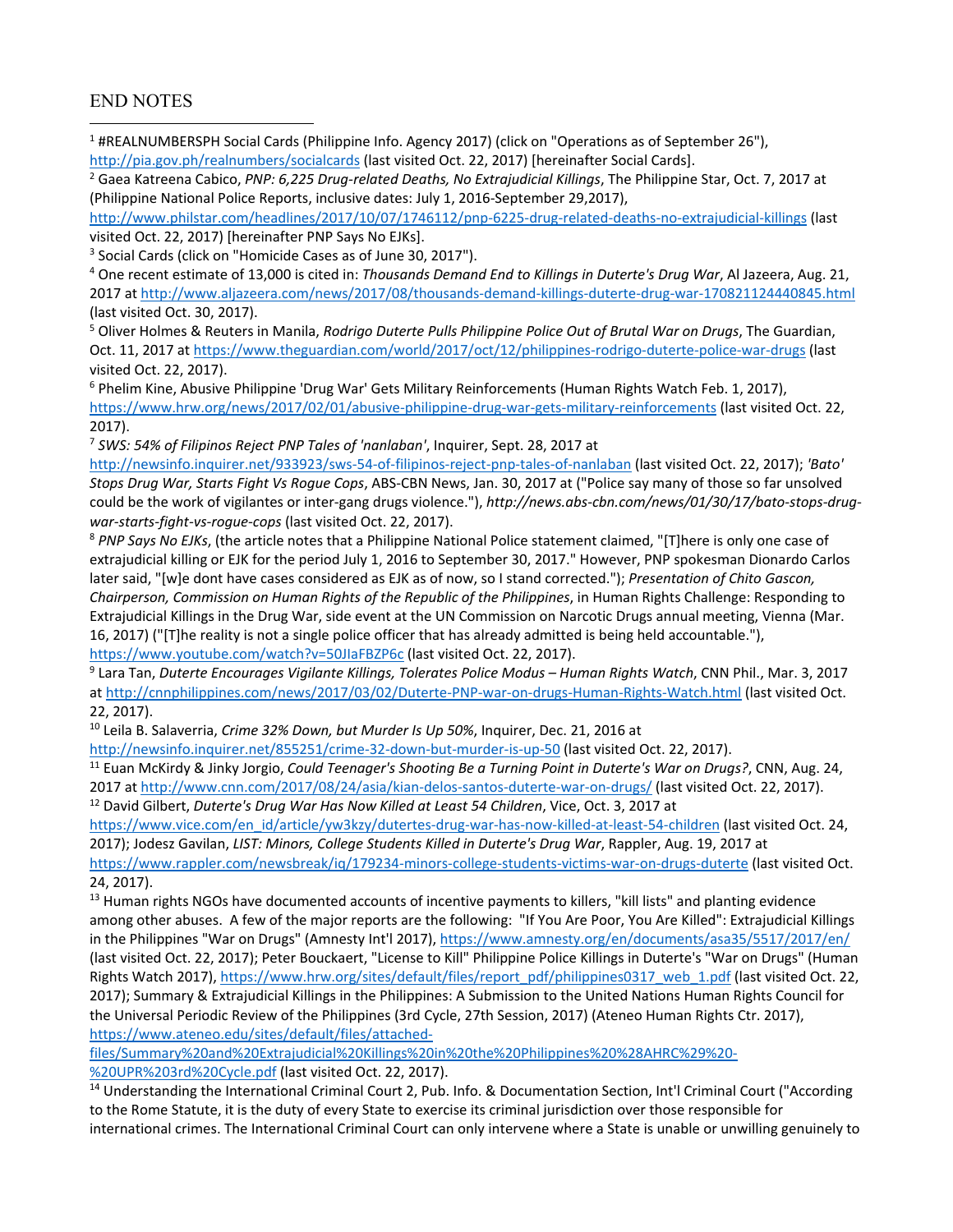#### carry out the investigation and prosecute the perpetrators."), https://www.icc-

cpi.int/iccdocs/PIDS/publications/UICCEng.pdf (last visited Oct. 23, 2017); Examples of temporary international criminal tribunals including the Nuremberg Military Tribunals, the Tokyo War Crimes Tribunal, the International Criminal Tribunal for Yugoslavia, the International Criminal Tribunal for Rwanda, and the Special Court for Sierra Leone: International Criminal Tribunals, Legal Info. Institute, Cornell Law School,

<u> 1989 - Andrea Santa Andrea Andrea Andrea Andrea Andrea Andrea Andrea Andrea Andrea Andrea Andrea Andrea Andr</u>

https://www.law.cornell.edu/wex/international\_criminal\_tribunals (last visited Oct. 23, 2017).

<sup>15</sup> In 1982 the UN Economic and Social Council established the mandate of the Special Rapporteur on summary or arbitrary executions, in 1992 widening it to extrajudicial executions. It includes "country visits to examine the situation of extrajudicial, summary or arbitrary executions…": Overview of the Mandate, Office of the United Nations High Comm'r for Human Rights (OHCHR) , http://www.ohchr.org/EN/Issues/Executions/Pages/Overview.aspx (last visited Oct. 23, 2017).  $16$  International Commissions of Inquiry, Commissions on Human Rights, Fact-Finding Missions and Other Investigations, OHCHR , http://www.ohchr.org/EN/HRBodies/HRC/Pages/COIs.aspx (last visited Oct. 23, 2017).

17 Antonio L. Colina IV, *Duterte: 'Manila Bay Will Be Dumping Ground of Criminals*', SunStar Davao, May 24, 2015 at ("If by chance that God will [make me president], watch out because the 1,000 [people reportedly executed while Duterte was mayor of Davao City] will become 100,000. You will see the fish in Manila Bay getting fat. That is where I will dump you."), http://www.sunstar.com.ph/davao/local-news/2015/05/24/duterte-manila-bay-will-be-dumping-ground-criminals-409246 (last visited Oct. 22, 2017); Karlos Manlupig, *Duterte: 'Am I the Death Squad? True'*, Rappler, May 25, 2015 at https://www.rappler.com/nation/politics/elections/2016/94302-rodrigo-duterte-davao-death-squad (last visited Oct. 22, 2017); *Philippines President Rodrigo Duterte in Quotes*, BBC, Sept. 30, 2016 ("'Forget the laws on human rights. If I make it to the presidential palace, I will do just what I did as mayor. You drug pushers, hold‐up men and do‐nothings, you better go out. Because I'd kill you,' [Duterte] said at his final campaign rally."), at http://www.bbc.com/news/world‐asia‐ 36251094 (last visited Oct. 22, 2017) [hereinafter Duterte Quotes]; Duterte Quotes ("[Duterte] also said he would give himself and members of the security forces immunity from prosecution when they leave office, saying: 'Pardon given to Rodrigo Duterte for the crime of multiple murder, signed Rodrigo Duterte.'"); Duterte Quotes ("'Hitler massacred three million Jews. Now, there is three million drug addicts. I'd be happy to slaughter them.'"; *Duterte Endorses Killing Corrupt Journalists*, Agence France‐Presse, June 1, 2016 ("Just because you're a journalist you are not exempted from assassination, if you're a son of a bitch, Duterte said when asked how he would address the problem of media killings in the Philippines after a reporter was shot dead in Manila last week."), at http://newsinfo.inquirer.net/788543/duterteendorses-killing-corrupt-journalists (last visited Oct. 22, 2017) [hereinafter Duterte Threatens Journalists]; Melissa Chan, *Philippine President‐Elect Urges Citizens to Shoot and Kill Drug Dealers*, TIME, June 5, 2016 ("'[F]eel free to call us, the police, or do it yourself if you have the gun—you have my support'... 'You can kill him,' [Duterte] said of drug dealers who show violent resistance. Shoot him and I'll give you a medal."), at http://time.com/4357763/rodrigo-duterte-reward-killdrug‐dealers/ (last visited Oct. 22, 2017); *Philippines Leader Duterte Attacks EU 'crazies' Over Drugs War Criticism*, Sky News, Mar. 20, 2017 ("'More people will die. I said I will not stop... I will continue until the last drug lord in the Philippines is killed and the pushers (are) out of the streets.""), at http://news.sky.com/story/philippines-leader-duterte-attacks-eucrazies‐over‐drugs‐war‐criticism‐10808661 (last visited Oct. 22, 2017).

<sup>18</sup> Duterte Threatens Human Rights Activists.

 $19$  Article 25 of the Rome Statute states that individuals who solicit or induce crimes within the jurisdiction of the International Criminal Court are criminally liable for crimes that others commit. Duterte's repeated public calls for mass killings may therefore demonstrate criminal liability for murder, because of his demonstrated ability to influence people's behavior as a popular head of state; Rome Statute of the International Criminal Court (1998) ("In accordance with this Statute, a person shall be criminally responsible and liable for punishment for a crime within the jurisdiction of the Court if that person... [o]rders, solicits or induces the commission of such a crime which in fact occurs or is attempted..."), http://legal.un.org/icc/statute/99\_corr/cstatute.htm (last visited Oct. 22, 2017).

<sup>20</sup> Fr. Amado Picardal, CSsR, The Victims of the Davao Death Squad: Consolidated Report 1998-2015, http://www.cbcpnews.com/cbcpnews/?p=76531 (last visited Oct. 23, 2017).

<sup>21</sup> Phelim Kine, The Philippines' 'Drug War' Deaths Denial Complex (Human Rights Watch May 9, 2017), https://www.hrw.org/news/2017/05/09/philippines-drug-war-deaths-denial-complex (last visited Oct. 23, 2017).

22 Cecilia Yap & Norman P. Aquino, *Duterte Accused of Silencing Critics After Senator's Drug Arrest*, Inquirer, Feb. 24, 2017 at https://www.bloomberg.com/news/articles/2017‐02‐24/one‐of‐duterte‐s‐biggest‐critics‐arrested‐on‐drug‐charges (last visited Oct. 22, 2017); Philippines: Duterte Should Disavow Threat to Lawyers Drug Suspects' Legal Counsel (Human Rights Watch Dec. 21, 2016), at https://www.hrw.org/news/2016/12/12/philippines-duterte-should-disavow-threat-lawyers (last visited Oct. 22, 2017); Marlon Ramos, *Duterte Threatens to Kill Rights Activists if Drug Problem Worsens*, Inquirer, Nov. 29, 2016 at http://newsinfo.inquirer.net/848933/duterte-threatens-to-kill-human-rights-activists-if-drug-problemworsens (last visited Oct. 22, 2017) [hereinafter Duterte Threatens Human Rights Activists]; Duterte Threatens Journalists.